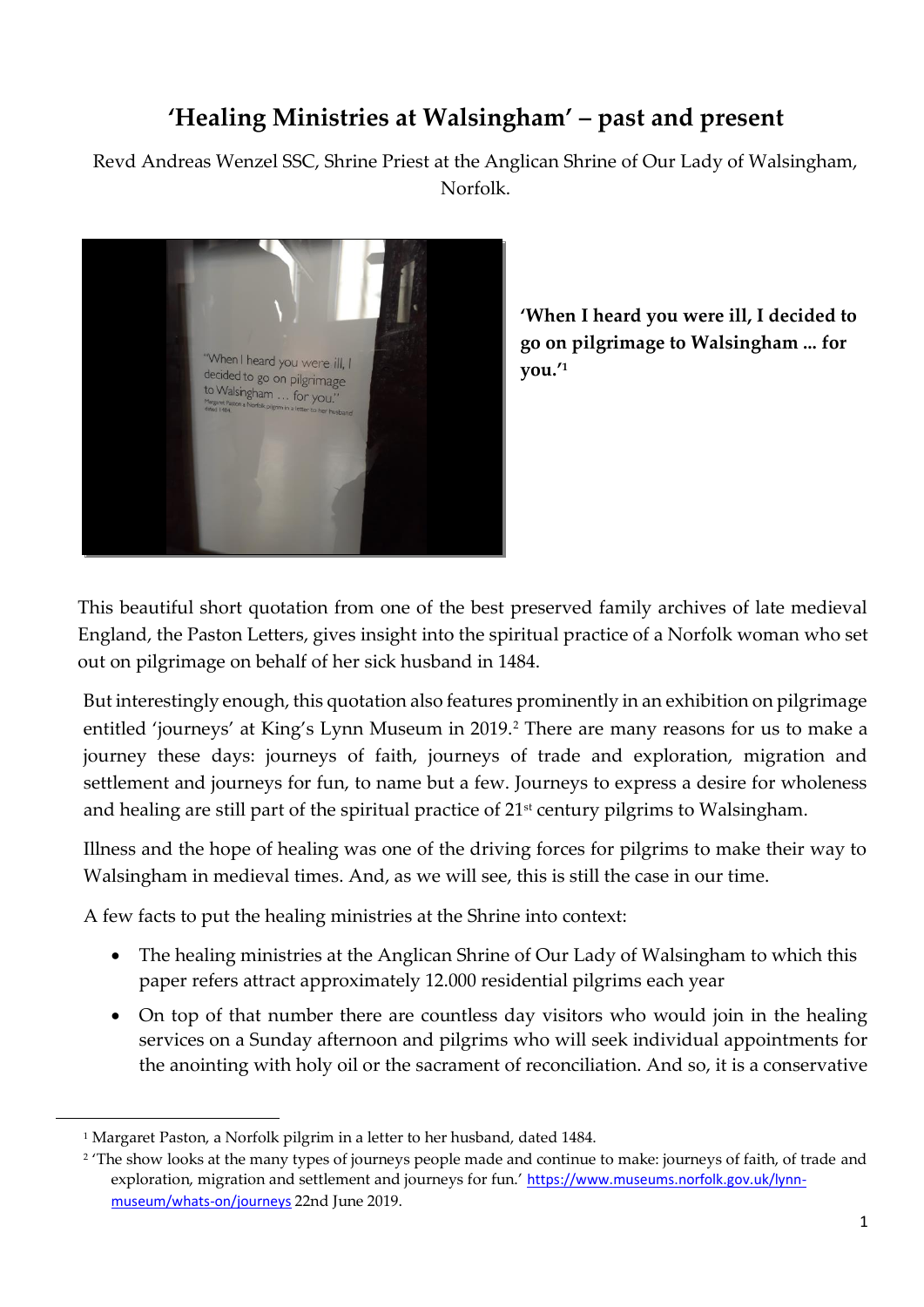estimate to suggest that at the Shrine, over the course of one calendar year approximately 15.000 pilgrims will come in contact with the healing liturgies offered at the Shrine.

- About 2 litres of olive oil, blessed by the Bishop at the Chrism Mass are used over the course of the year in the context of the anointing of the sick. The sacristans at the Chrism Mass make sure that our oil stocks here are filled first, because they know how much we rely on our reserves over the course of a pilgrimage season.
- Sprinkling at the Well, a service celebrated daily during the pilgrimage season at the Well which was rediscovered in the year 1931 attracts about 20.000 people each year as countless school groups book additional sprinkling services outside of the usual pattern of a 2.30pm Sprinkling service.
- Among the special visitors are approximately 2000 school children every year who on the whole book their own service of sprinkling or participate in the public service at 2.30pm.
- The service of Sprinkling at the Well is advertised in the Roman Catholic Pilgrim Handbook (2018), p. 53 and on the main notice board at the Basilica and on the High Street in Dowry House. A large number of ecumenical visitors attend the rite of Sprinkling during the season. Sprinkling and the healing ministries have a particular ecumenical and interfaith potential.



Shrine Prayers are another important aspect of prayer and ministry to the sick at the Shrine. It can take between three and five hours to write up Shrine Prayers, the weekly intercessions lists for the daily recitation of the rosary. Approximately 400 intercession slips and about 50 online requests are processed weekly and then fed into the list of names read out under specific prayer categories at 6pm. The first mystery every day is offered for the sick and all who care for them. It is important for many to know that they are included in this uninterrupted routine of daily prayer of intercession. Prayer needs an address and at the Shrine there literally is a letter box for exactly that purpose. People who can't yet address their prayers to God can simply write down a name and post their requests anonymously.

In the context of this paper, I would like to explore the Healing Ministries at the Shrine of Our Lady of Walsingham in three steps.

Firstly, a short historical summary of the medieval pilgrimage experience will be given. Secondly, I will explore of the revival of the healing ministries at the Anglican Shrine of Our Lady of Walsingham in the  $20<sup>th</sup>$  century and thirdly I will suggest an outlook on contemporary issues around the ministries of healing offered at the Shrine and their unique potential.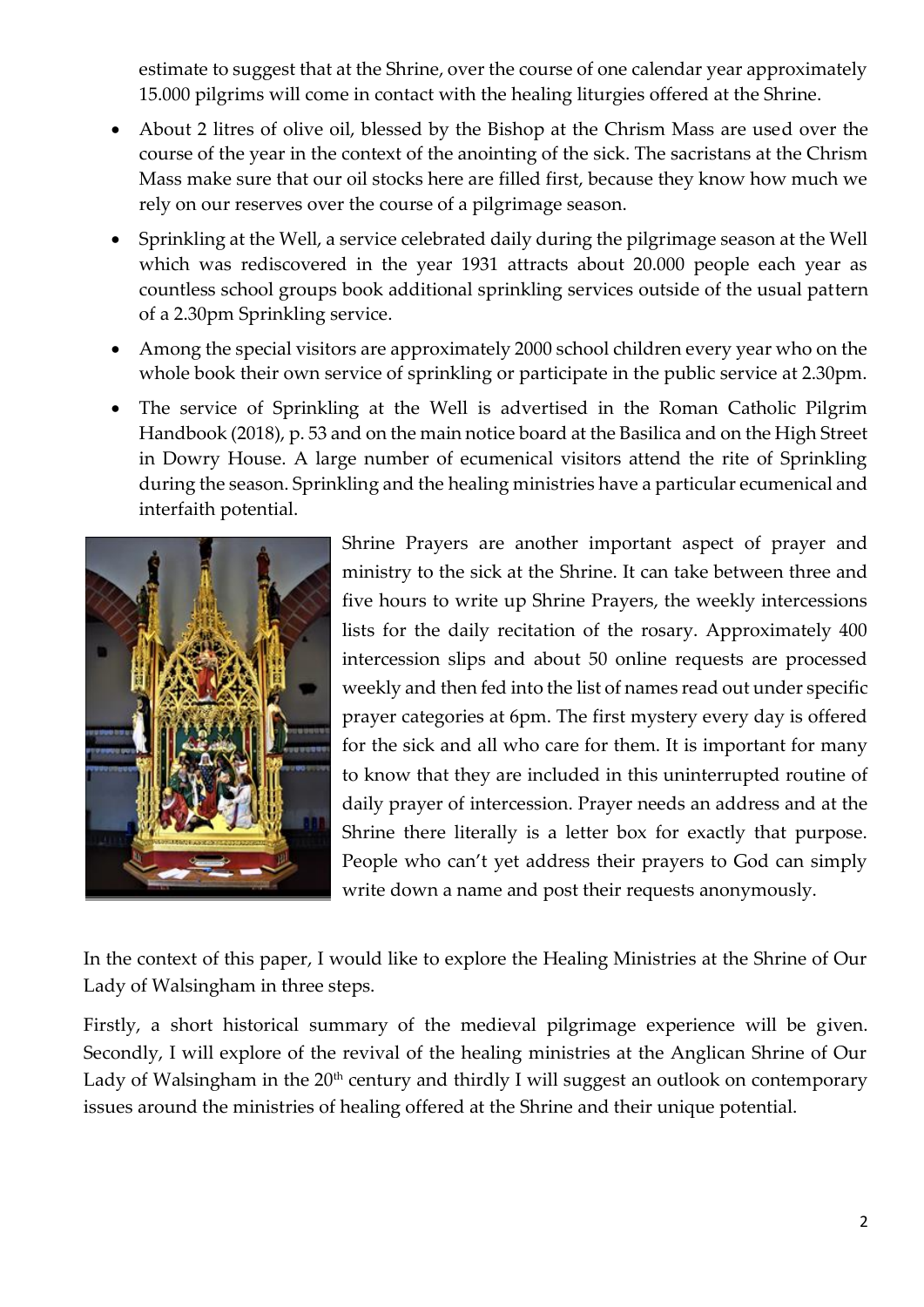#### **1 Historical**

Several historic documents outline the importance of healing for the medieval pilgrimage experience to Walsingham.

# Pynson Ballad, 1485 Pynson Ballad, 1485

Since then, Our Lady has performed many<br>miracles here, too many to recount in a short<br>space. [...] Many sick have been cured by Our<br>Lady's power, the dead revived, the lame made<br>whole, the blind have had their sight restor [...] Deaf-mutes, lunatics and lepers have all been<br>made well through Our Lady's intercession.<br>People troubled by evil spirits have experienced<br>deliverance. Also, souls suffering from inner<br>problems have found comfort. Eve Since then, Our Lady has performed many miracles here, too many to recount in a short space. [...] Many sick have been cured by Our Lady's power, the dead revived, the lame made [...] Deaf-mutes, lunatics and lepers have all been made well through Our Lady's intercession. People troubled by evil spirits have experienced deliverance. Also, souls suffering from inner problems have found comfort. Every human suffering, bodily or spiritual, can find remedy here by devoutly calling upon her...

There is, most famously, the Pynson Ballad. The Pynson Ballad is a late medieval text published in 1485 by Richard Pynson (1448– 1529), printer to King Henry VII (reign 1485– 1509) and King Henry VIII (reign 1509-1547). The literary genre is not strictly speaking a ballad but the text gives account of the events that took place in Walsingham around the year 1061 which lead to the erection of the Holy House of England's Nazareth. The text was aimed at pilgrims to Walsingham and

provided information on the Vision of the Lady Richeldis and Mary's appearing in North Norfolk.

*All you spiritual people devoted to this place, coming to ask Our Lady's help in all kinds of trouble and need, you can learn how this chapel came to existence by reading the story of a miracle as recounted below.<sup>3</sup>*

Following the legendary account of the miraculous construction of the Holy House some 200 feet away from the place where the builders had failed to erect the Shrine next to some Holy Wells, the Pynson Ballad mentions the healing many pilgrims experienced in Walsingham.

*Since then, Our Lady has performed many miracles here, too many to recount in a short space. [...] Many sick have been cured by Our Lady's power, the dead revived, the lame made whole, the blind have had their sight restored. [...] Deaf-mutes, lunatics and lepers have all been made well through Our Lady's intercession. People troubled by evil spirits have experienced deliverance. Also, souls suffering from inner problems have found comfort. Every human suffering, bodily or spiritual, can find remedy here by devoutly calling upon her.<sup>4</sup>*

The biblical reference to Jesus' response to John's messengers in St Luke's gospel is evident:

.

<sup>3</sup> Pilgrim Handbook, p. 182

<sup>4</sup> Ibid. p. 185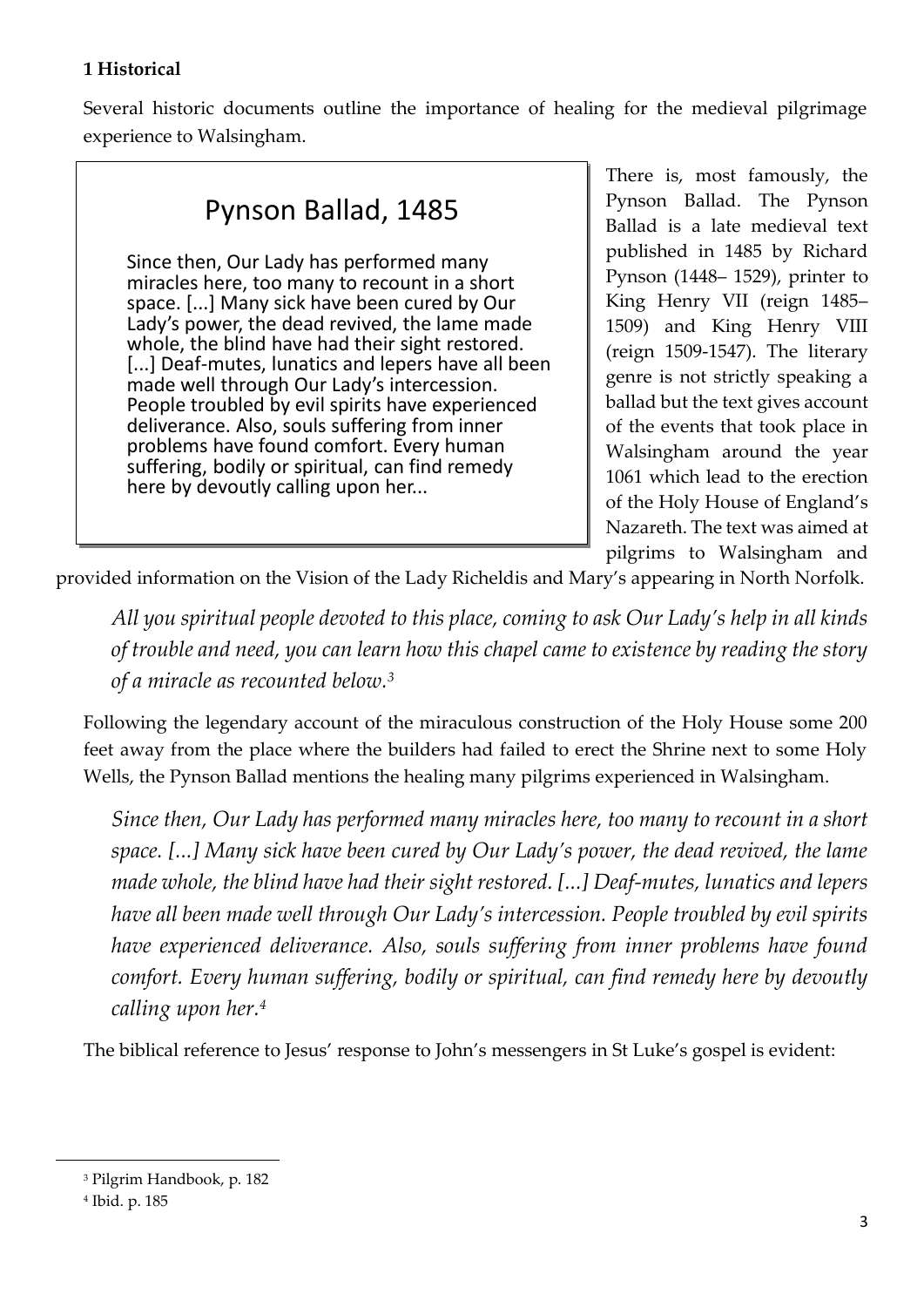*So he replied to the messengers, "Go back and report to John what you have seen and heard: The blind receive sight, the lame walk, those who have leprosy are cleansed, the deaf hear, the dead are raised, and the good news is proclaimed to the poor.*

Even though the Pynson Ballad does not provide any historic proof for healing miracles at Walsingham, it is clear that the pilgrimage intentions and legendary accounts of healing formed an important, if not the most important reason for pilgrims to come to Mary's Shrine in Walsingham in the first place.

The great humanist scholar, Erasmus of Rotterdam, visited Walsingham twice in the early 16<sup>th</sup> century. On his first visit he left a Greek inscription seeking the intercession of Our Lady of Walsingham. In his text, he refers to the various pilgrimage intentions that were presented in Walsingham by the faithful:

*some ask a guerdon of good health, some riches; others hope that by thy aid they soon may bear a father's honour'd name, or gain the years of Pylus' reverend age...<sup>5</sup>*

Like the pilgrimage intention of Margaret Paston which I referred to at the beginning, healing miracles were an important driving force why pilgrims came to Walsingham in the first place. 'To all that seek me here, I will give my help.'

The pilgrimage to Walsingham was interrupted during the Reformation and the Shrine Church destroyed in the course of the dissolution of the monasteries in 1538. The image of Our Lady was burned at Chelsea and some of the Wells filled in with bricks, gravel and shoe soles.<sup>6</sup>

# **2 Revival**

.

# **2.1 Early years and Sprinkling at the Well**

In the wider context of the liturgical movement, the years after World War I marked a transition from the inherited patterns of worship towards the revival of liturgical forms which addressed a pastoral need explored during the War. This liturgical movement would eventually inform the council fathers of the Second Vatican Council and their reassessment of the healing ministries of the Church.

But way before any liturgical reforms were envisaged by the Church of England<sup>7</sup> let alone the ministry of healing reintroduced into the pattern of its worship, Alfred Hope Patten, the restorer of the Anglican Shrine in Walsingham, practically anticipated a vital aspect of liturgical and theological reform, simply by reintroducing healing services at the wells in Walsingham.

The first pilgrim manual edited by Father Alfred Hope Patten dates from 1928, and is therefore three years younger than the restored Shrine Church, which was opened by the translation of

<sup>5</sup> Sanctuary of Our Lady of Walsingham, p 11

<sup>6</sup> This may be have been done to desecrate a holy site. Compare Exodus 3.5.

<sup>7</sup> The ASB has no provision for healing services, anointing or laying on of hands. And Common Worship healing liturgies don't appear till 2012. (Ministry to the Sick).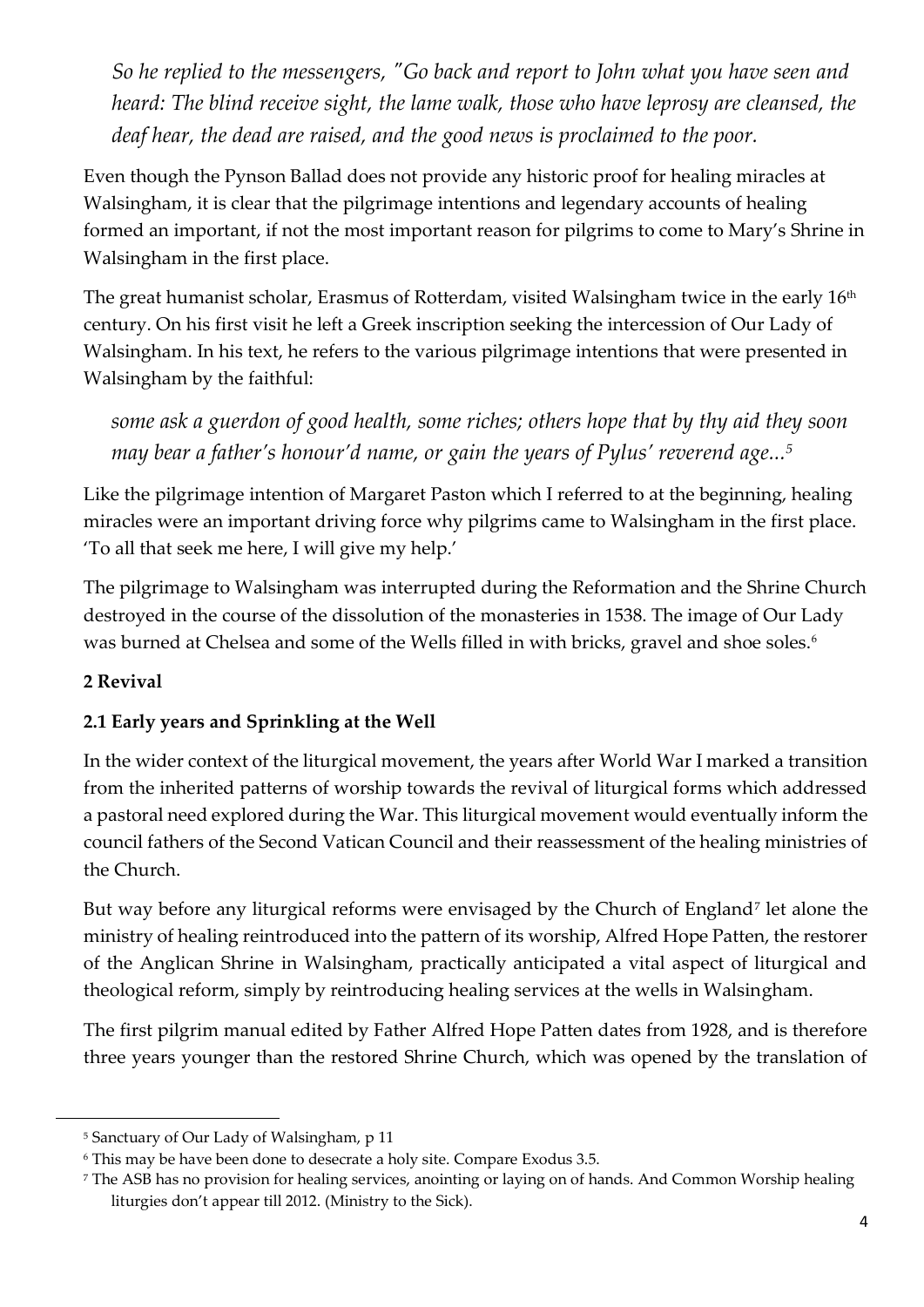the image of Our Lady of Walsingham from the parish church in Walsingham to the newly erected Shrine in the year 1931.

Even before the Shrine Church was built, the parish priest, Fr Alfred Hope Patten, was keen to restore the old pilgrimage devotions of medieval times. Even though we don't exactly know from historic documents how the holy water from the wells in Walsingham was used, the existence of the baths and the wells in the Abbey Grounds seem so suggest that medieval pilgrims were both bathed in the holy water and that the water was also offered as a drink.



The Well garden behind the ruined arch of the

.

medieval Shrine Church still holds the pilgrim baths with steps leading into the ground water, and there are two separate well rings which may have been used to draw up water for drinking cures.

Early photographs and the early editions of the pilgrim manual prove that on Wednesday afternoons, when the Abbey grounds were open to the public, the parish priest put on regular services of Sprinkling at the Wells in the Abbey Grounds.



Sprinkling in the Abbey Grounds, pre 1931

On the whole the model of sprinkling at the Well and the associated prayer for haling seems to be modelled on the healing service which Fr Hope Patten may have experienced in Lourdes<sup>8</sup> The whole question about the influence of the devotions at the Shrine of Our Lady of Lourdes on Walsingham and its healing ministries remains a desideratum for future research.

<sup>8</sup> Memories of Fr Patten by the Earl of Lauderdale (Patrick Maitland), a Guardian who died in 2008. In it he says:"Some have imagined that [Fr Patten's] devotion to Our Lady of Walsingham, and to the cause of the Shrine itself, became such a fixation that he could show interest in no other pilgrimage centre - aside, that is, from those like Lourdes, which he often visited."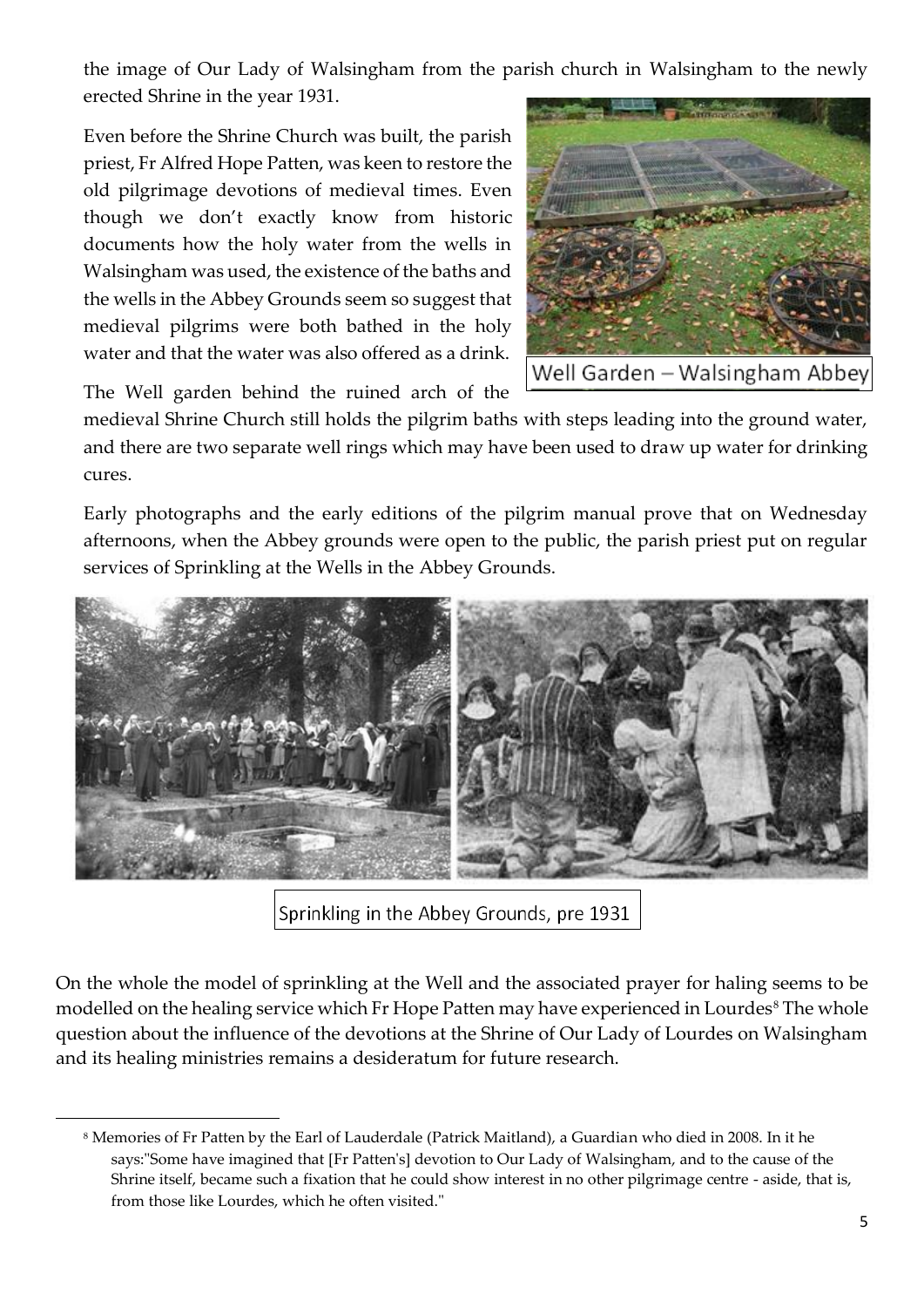

The rediscovered well

By the time the well on the site of the modern Anglican Shrine had been rediscovered and Sprinkling at the Well had been formally reintroduced into the pattern of the pilgrimage to the Shrine, Fr Hope Patten had introduced a proper form of sprinkling which also allowed for the bathing of pilgrims:

This is the central act of pilgrimage, and consists of prayer and intercessions, and sprinkling of the sick. The water in the bath in the grounds (when used) is supplied from the Holy Well within the Sanctuary of our Lady of Walsingham.<sup>9</sup>

The bathing of pilgrims is only referred to in this manual, the 1949  $3<sup>rd</sup>$  edition. There is no living memory of this particular practice and it may only refer to an idea of Fr Alfred Hope Patten. Nevertheless, the practice of bathing the sick in a bath must have been inspired by the custom Fr Patten would have observed in Lourdes.

The rite of sprinkling in the early pilgrim manuals was much more elaborate and complicated than what we are used to today. Many prayers and litanies accompanied the rite of sprinkling.

After a Trinitarian greeting, the invocation of the Holy Spirit in the 'Veni creator Spiritus', the Collect for Pentecost, the Lord's Prayer, the Hail Mary, and the Creed, the priest prayed:

*O Lord, Holy Father, Physician of our souls and bodies, who didst send Thine only Begotten Son, Our Lord Jesus Christ, to heal sickness, and to ransom us from death ; heal these Thy servants from their bodily and mental infirmities, grant them relief from their anxieties and troubels, through the grace of Thine Anointed, and the powerful intercession of the Blessed Virgin Mary our Mother, and quicken them so to perform Thy good pleasure, that they may in all holiness give Thee due thanks and adoration.... Through the same.*

This continues with an equally extensive prayer for those unable to make their pilgrimage to Walsingham and finishes with a third collect ascribed to S Bernhard seeking our Lady's intercession for the sick.

1

<sup>9</sup> Pilgrim Manual, 3rd edition 1949, p. 39.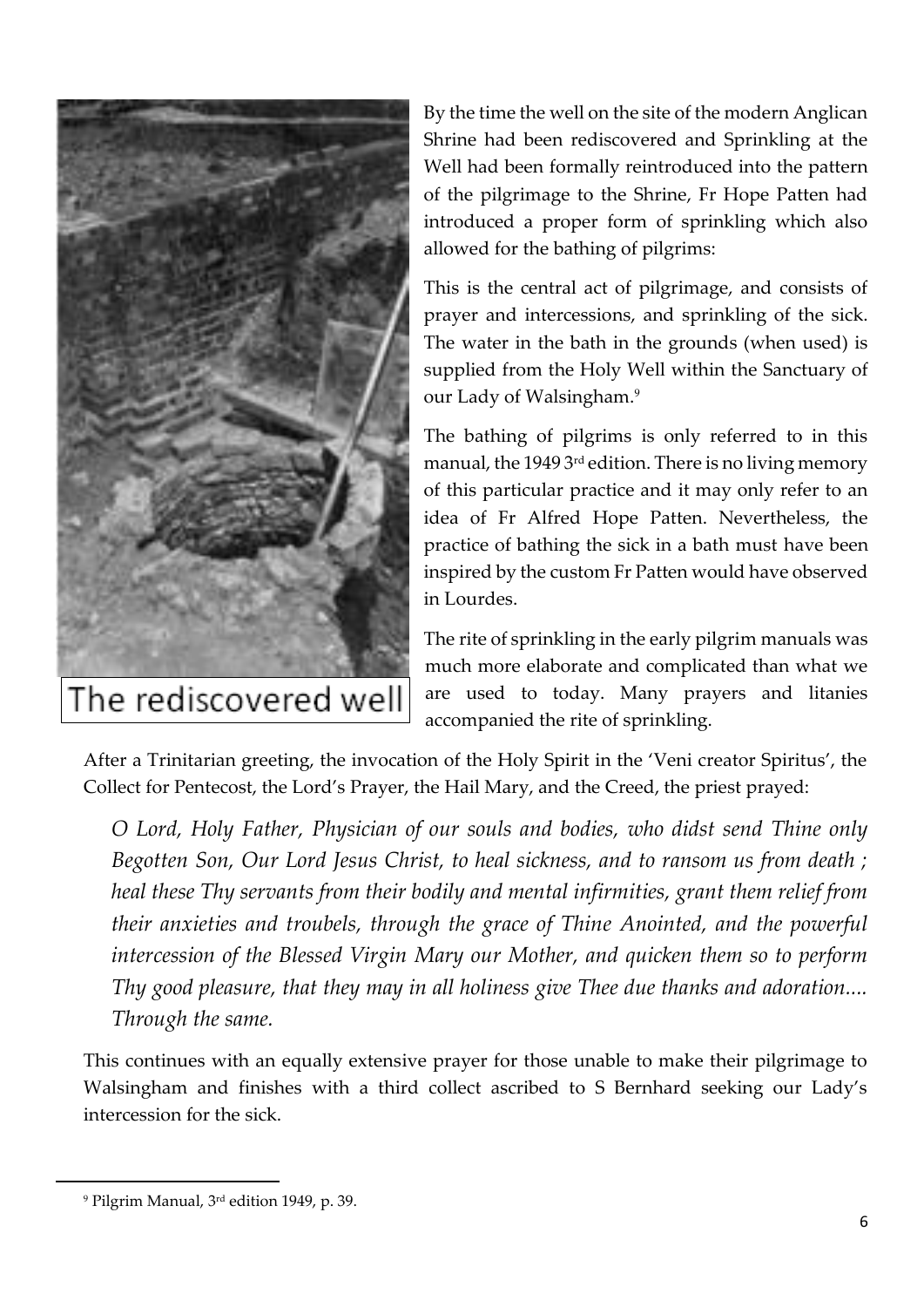Even the actual formula for sprinkling at the Well was quite extensive:

# **Sprinkling**

I suppose, the restorer of the Shrine, Fr Alfred Hope Patten wanted to prevent any form of superstition around the Holy Water. It is not meant to be medicinal, and its not magical. It is a sign of God's grace. The water is a sign of his free gift to all, as stated in one of the many pamphlets circulated at the time.<sup>10</sup>

# 1948 Pilgrim Manual

Sprinkling formula:

"May it please Almighty God of his great goodness, and at the intercession of our Blessed Lady, to grant you health and peace, if it be according to His holy Will, and fulfil all thy desires for his honour and glory."

In the early days the way to receive the holy water was twofold. A sip of water to drink and then the water was poured through the pilgrims hands. In more recent years the practice is threefold: a sip of water, the sign of the cross is traced on the pilgrims' forehead and thirdly, the water is poured through their hands.

The 1960 pilgrim manual (7<sup>th</sup> edition) mentions the sprinkling of an individual body part if that was indicated to the priest<sup>11</sup>, and also introduces the signing with the sign of the cross on the pilgrims forehead.

After Sprinkling the faithful recited a long litany. The rite of Sprinkling was concluded with a hymn.

Up until the 1980s, Sprinkling at the Well and the regular hearing of confessions, was the only formalised ministry of healing offered at the Shrine of Our Lady of Walsingham. Probably in conjunction with developments in the Roman Catholic Church and the rediscovery of the Sacrament of Anointing there was a growing interest in other forms of healing ministries, namely the laying on of hands and the anointing with the oil of the sick.

#### **2.2 Healing Ministries at the Shrine in more recent years**

The sacrament of anointing the sick is the 'rediscovered sacrament'<sup>12</sup> . The Council of Florence in 1439 had limited the rite of anointing to the dying, and it wasn't until 1972 that the Roman Catholic authorities following Vatican II had redefined the recipients of this sacrament to 'those who are dangerously ill.<sup>'13</sup>

.

<sup>&</sup>lt;sup>10</sup> The meaning of Walsingham, p 17.

<sup>&</sup>lt;sup>11</sup> 7<sup>th</sup> edition 1960, p. 66.

<sup>12</sup> Andrew Davison, Why Sacraments, p. 120.

<sup>13</sup> Paul VI, Sacrum Unctione Infirmorum.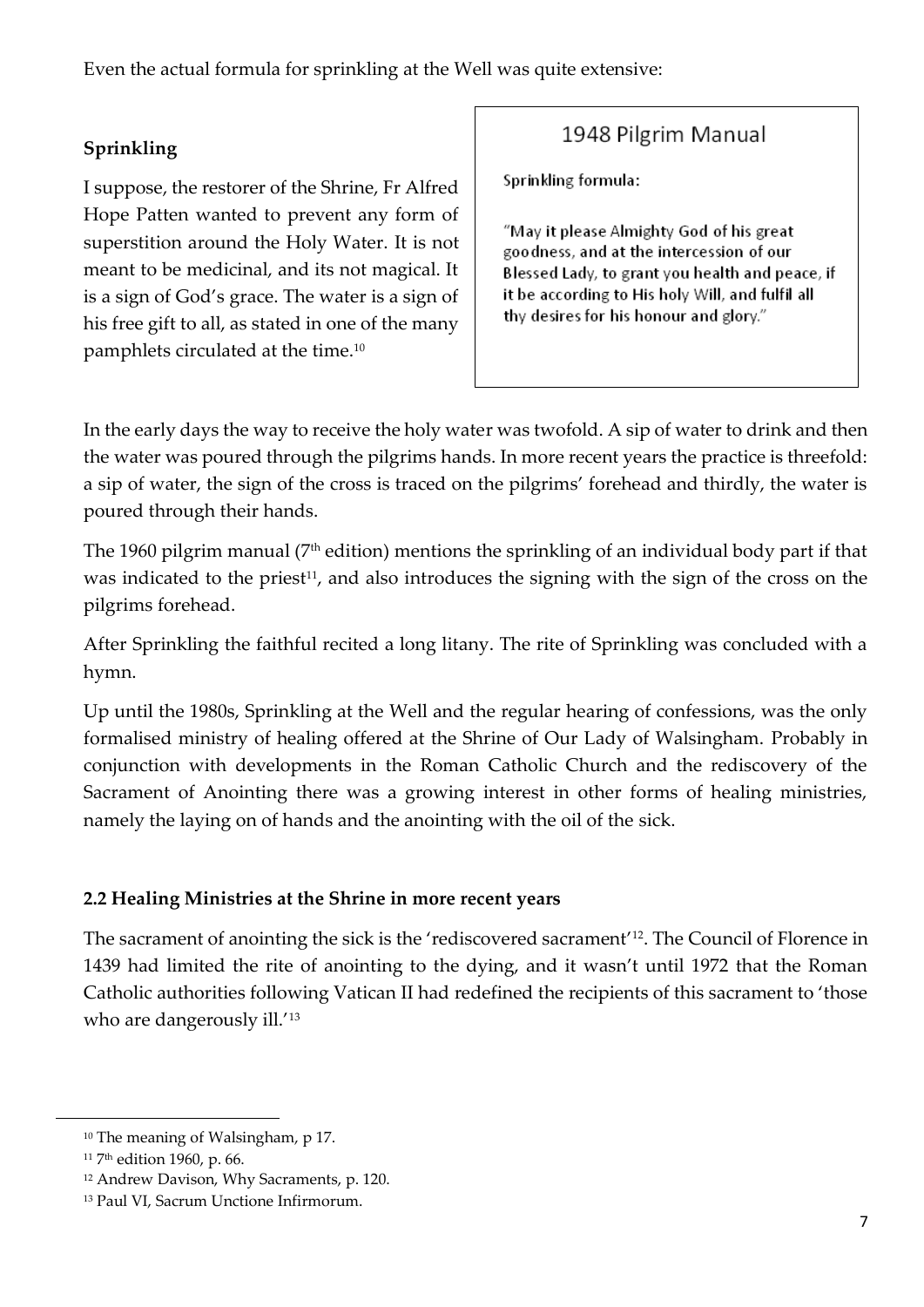The Shrine and its leadership developed a sense of urgency around the healing ministries around the same time. The Guardians grew concerned that not enough was being done for those with special needs: "We need to show the sick and handicapped a real welcome and to create an atmosphere where Walsingham is a place of refreshment and hope."

This led to the first dedicated "Pilgrimage for the Sick" on 3 July 1982 (held annually ever since). It was intended as "an act of devotion for the sick and all those concerned with their welfare". After a Mass at the Halifax Altar in the Shrine gardens there was Sprinkling, individual counselling, laying on of hands and Anointing. Soon after this it was decided to build accommodation specifically for disabled pilgrims. The site was blessed by Bishop Anselm Genders CR on 16 December 1984 and the completed St Joseph's Wing was opened on 4 October 1985 by the Duchess of Kent.

From 2003 the pilgrimage has been called the "Pilgrimage for Healing and Renewal" and remains one of the major pilgrimages of the Shrine's year.



The 1992 edition of the Pilgrim Manual ( $17<sup>th</sup>$  edition) reflects that change of appreciation of the healing ministries when it states:

*The Sacrament of the Sick is very much for the living, not just for the dying or those in danger. It is appropriate for anyone to be Anointed who is suffering from serious or prolonged illness, whether this leads to physical pain or mental anxiety. The strengthening power of the Holy Spirit is given in this Sacrament of the Church.<sup>14</sup>*

1

<sup>&</sup>lt;sup>14</sup> Pilgrim Manual, 1992 (17<sup>th</sup> edition), p. 49.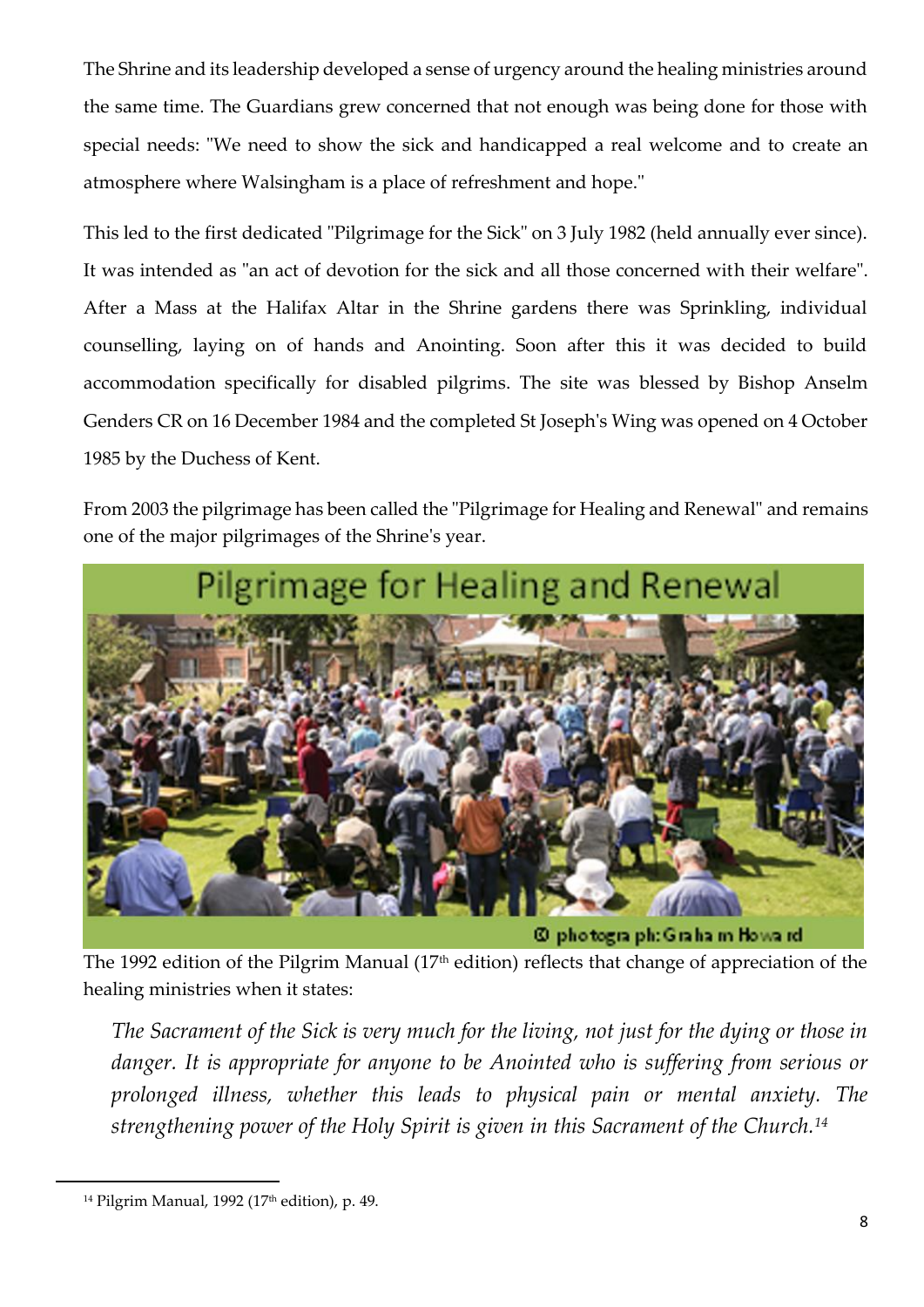Also, in 2012 Pope Benedict encouraged the faithful on the feast day of Our Lady of Lourdes, to frequent the sacrament of anointing often. He noted that the sacrament, formerly known as extreme unction, may be administered in "various human situations connected with illness, and not only when a person is at the end of his or her life".<sup>15</sup>

Since then, sprinkling, laying on of hands, anointing with the oil of the sick and the regular hearing of confessions have become vital ingredients to the pilgrimage experience in Walsingham.

The current  $26<sup>th</sup>$  edition of the pilgrim manual (2016) restores the pattern of a distinctive healing service twice a week (Tuesday night and Sunday afternoon).

The Practice at the Shrine is to 'simply do what the book says.'

The Laying on of hands is performed in silence, and the person praying with the pilgrim lays both head an the pilgrim's bood hands on the pilgrim's head.



Healing Pilgrimage 2018

All is done within the context of a liturgy of the word and the healing ministries are explained as a means of Christian

.



In the rite of anointing, the forehead and the hands of the pilgrims are anointed with holy oil. The priest being vested with a purple stole for the anointing prays the twofold prayer for the anointing.



© Graham Howard

discipleship. Whilst miracles may take place and people give thanks for prayers answered at the intercession of Our Lady, the focus is laid on growth in faith, hope and endurance.

<sup>15</sup> https://catholicherald.co.uk/news/2012/01/05/pope-urges-priests-to-administer-sacrament-of-the-sick-moreoften/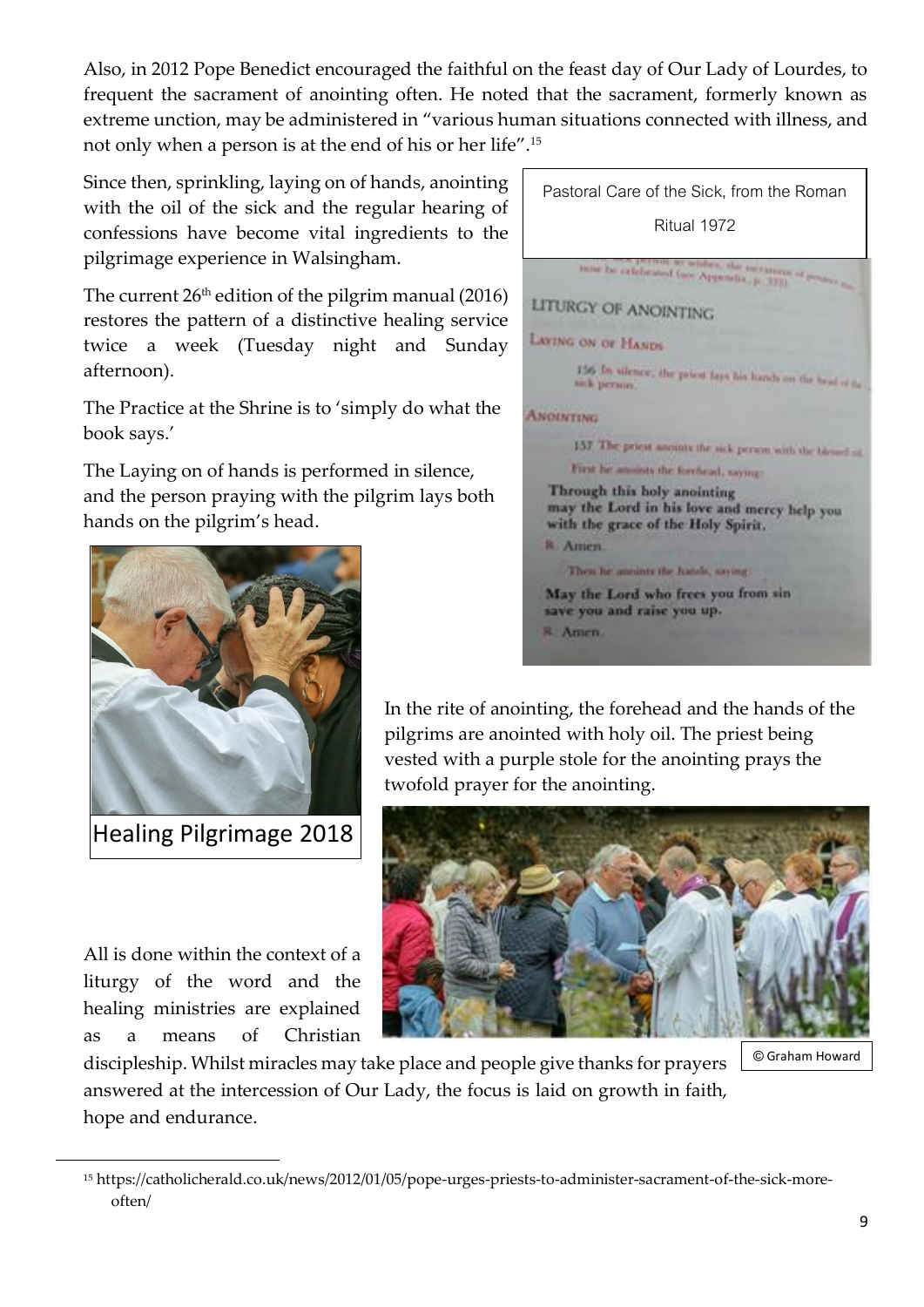#### **3.1 Current issues**

Why is Walsingham attracting so many people to explore the charism of healing and wholeness?

One short answer is that this is simply part of the Shrine's reason to exist. When Our Lady appeared in this place is what so that those who are troubled or in any need would find her help.

At times, the sick and the invalid actually protected the restored Shrine from the threat of closure. When Bishop Bertram Pollock (1863 –1943), the then Bishop of Norwich, was trying to suppress Masses offered in the newly constructed – unlicensed chapel, what we know as the Holy House, altogether and was hoping to contain the sacramental life of the church to St Mary's Parish Church to which Fr Alfred Hope Patten was licensed as vicar, Fr Patten replied in an letter saying that so many invalids and delicate people were staying at the hospice, (i.e. the old pilgrim accomodation, Stella Maris), who were unable to get down to the parish church in the early morning.

*To such, a Mass is a great blessing and joy and it seems a very hard thing to deprive them of that privilege... To stop allowing people to receive Our Lord in Holy Communion in the Shrine seems to be definitely working against God – in view of all he has done and is doing.'<sup>16</sup>*

The sick somehow saved the Shrine and reminded Walsingham of its original calling.

Secondly, the Shrine as a holy place of pilgrimage attracts people who would otherwise not necessarily engage with religion or spirituality. The anonymity of Walsingham and the fact that you don't necessarily know the priest who will hear your confession lowers the threshold of seeking guidance in the sacrament of reconciliation.

There are very many first confessions. Over the course of the pilgrimage season there are up to 20 confessions a week and people make use of the opportunity to address feelings of hurt and failure that may go back a very long time.

At an audience for Shrine Rectors and Pastoral Workers at Shrines and holy sanctuaries Pope Francis said in November 2018: 'We must take care to ensure that each one feels "at home", like a long awaited family member who has finally arrived.'<sup>17</sup> Hospitality and welcome can help people open up to the possibility of them opening up to the possibility of God healing difficult or hidden wounds in their lives.

Many pilgrims return to the healing ministries time after time. For some their prayers may have been answered and their ailment has been lifted physically, the many plaques at the back of the Shrine Church speak of thanksgivings for prayers answered in Walsingham.

1

<sup>16</sup> Colin Stephenson, Walsingham Way, p. 195f.

<sup>17</sup> http://w2.vatican.va/content/francesco/en/speeches/2018/november/documents/papafrancesco\_20181129\_convegno-santuari.html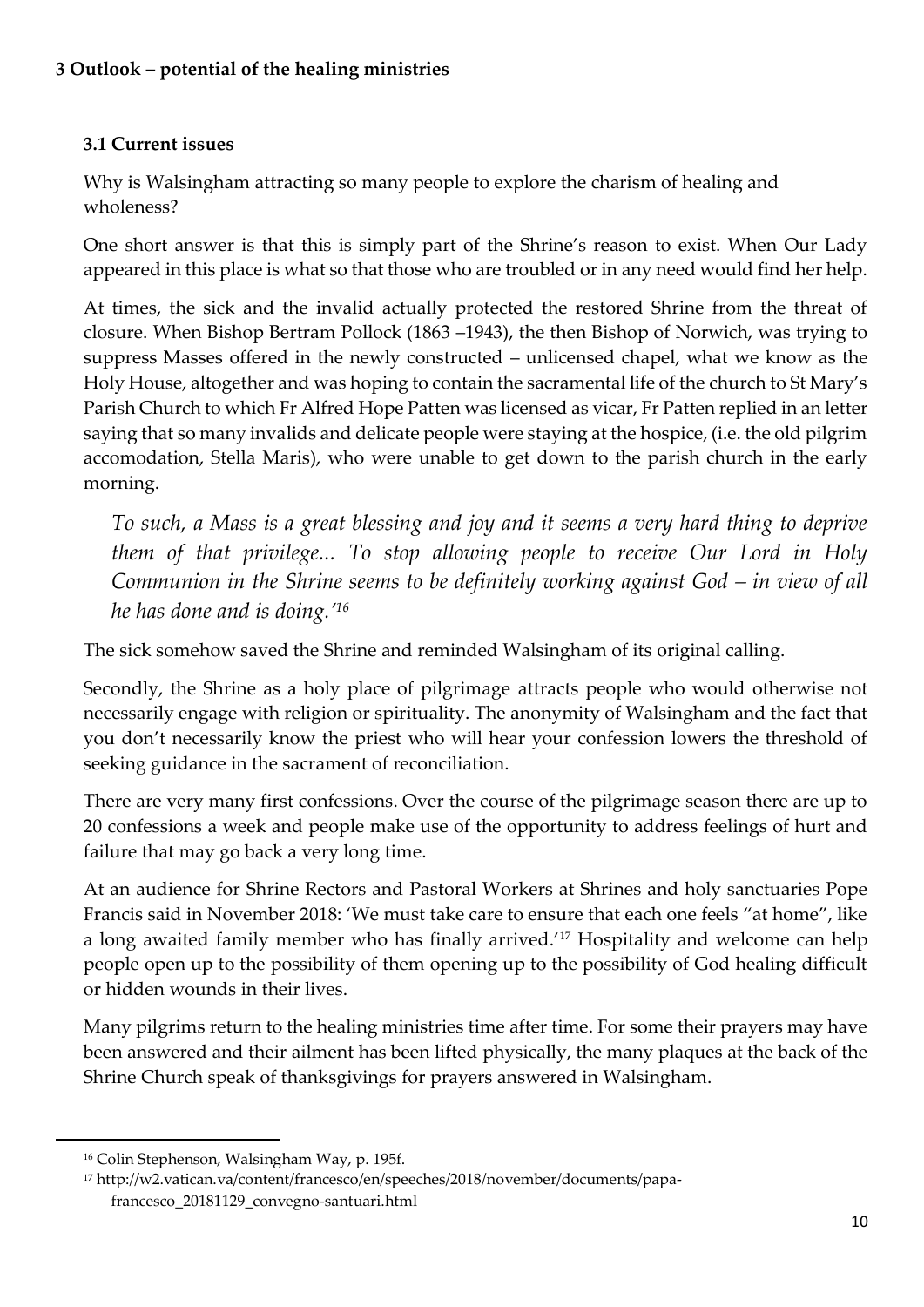But more often than that, pilgrims will go away with a deep sense of being seen, understood and valued in the eyes of God. Healing in that respect can be interpreted as a cooperation with God and a willing acceptance of our human realities, now re-evaluated and revisited through God' perspective.

Consolation, new courage and the assurance of prayer and companionship are just as important as the possibility of a miraculous healing.

Sprinkling at the Well, as we have seen, has developed from a service of healing to something much wider. Vocational themes, regeneration and refreshment on our pilgrimage through life have become part of the spiritual gifts explored in this liturgy.

#### **3.2: How might the healing ministries develop in the future?**

Firstly, as part of the Green Pilgrimage network, the Shrine OLW is exploring the benefits of walking pilgrimage. Green Pilgrimage, according to the European network, is the fasted growing trend in modern tourism. Pilgrimage centres like Santiago de Compostela attract hundreds of thousands of walking pilgrims each year. As well as making a positive impact on the local economy, walking pilgrims benefit physically and mentally from being active and in the outdoors. A



study into the benefit of walking pilgrimage on mental health and wellbeing is currently undertaken in conjunction with the Green Pilgrimage network through the University of East Anglia. The Shrine is committed to supporting these initiatives and will seek funding and spiritual support towards that goal.

Secondly, if we begin to think about the whole of our life as a pilgrimage and put it into the context of experiencing assuring rites of healing and wellbeing in this place, can this be translated into an 'art of dying well'? Can the Guild of All Souls be a place for people to think about death not as a threat that's lurking behind the next corner, but as a brother who awaits us at the end of our time who leads us to the divine Physician, who heals us of all our bruises and ailments? The Shrine of Our Lady of Walsingham can be a unique place to engage with this in a society which on the whole celebrates this life and is scared of 'eternal death' as the last enemy of humankind. Pilgrimage in general and the healing ministries in particular might play a part